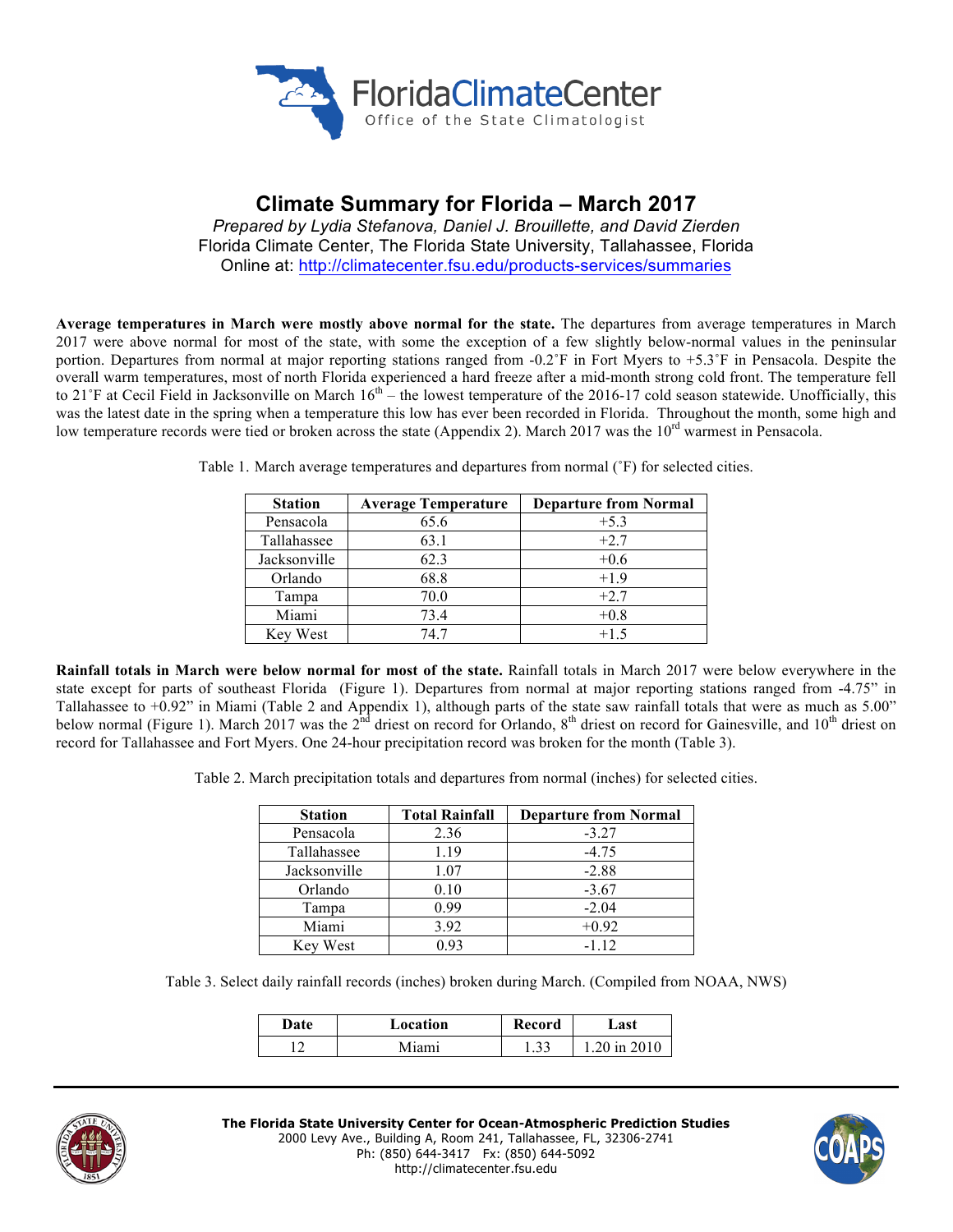



## **ENSO-neutral conditions are Present in the Pacific.**

Based on current data, the Climate Prediction Center (CPC) ENSO Alert System Status is set to Not Active. ENSO-neutral conditions are currently present, with sea surface temperatures (SST) near average across the central and east-central Pacific Ocean, and above average in the eastern Pacific Ocean. ENSO-neutral conditions are favored through at least the spring of 2017, with increasing chances of El Nino development into the fall of 2017. The CPC seasonal outlook favors above-normal temperatures and near-normal precipitation through June 2017.

### **Hazardous Weather Events in March.**

March 2017 had a total of 95 local storm reports logged in the state (see Table 4 for breakdown by type). Over half of these reports came on a single day, the 23<sup>rd</sup>, when a cold front swept through the state, bringing high winds and hail to portions of Central and South Florida. Some reports of high winds and storm damage were also associated with the frontal passage on the  $14<sup>th</sup>$ , and an EF1 tornado with estimated peak winds of 95 mph was confirmed in Broward County. There were waterspouts sighted on several days of the month, from coastal Palm Beach County to the Florida Keys, including at least 14 waterspouts spotted from Key West on a single day, the 28<sup>th</sup>. Due to the dry conditions, particularly in the peninsular portion of the state, there were a number of wildfires this month. Wildfires were reported in Alachua, Miami-Dade, Collier, Orange, Volusia, Nassau, Flagler, Brevard, and Marion Counties. Largest of these was a wildfire first reported on the  $5<sup>th</sup>$  in Collier County, which grew to over 7,500 acres by the  $8<sup>th</sup>$  of the month. This fire destroyed several buildings and vehicles, and heavy smoke from its burning made it necessary to close several roads and portions of I75. A 250-acre wildfire near Bryceville in Nassau County on the 22nd required evacuation of residents, and 10 homes were damaged or destroyed. Evacuations were also prompted by wildfires in a small community in Flagler County on the  $24<sup>th</sup>$ , and near Fernandina Beach in Nassau County on the 31<sup>st</sup>.

Table 4. Breakdown of storm reports submitted in Florida during the month of March. (Compiled from Southeast Regional Climate Center.)

| <b>Report Type</b>                  | <b>Number of Reports</b> |  |
|-------------------------------------|--------------------------|--|
| High Winds                          |                          |  |
| Hail                                | 23                       |  |
| Fire                                |                          |  |
| Tornadoes/Funnel Clouds/Waterspouts | 1/0/8                    |  |
| Heavy Rain                          |                          |  |
| <b>Storm Damage</b>                 |                          |  |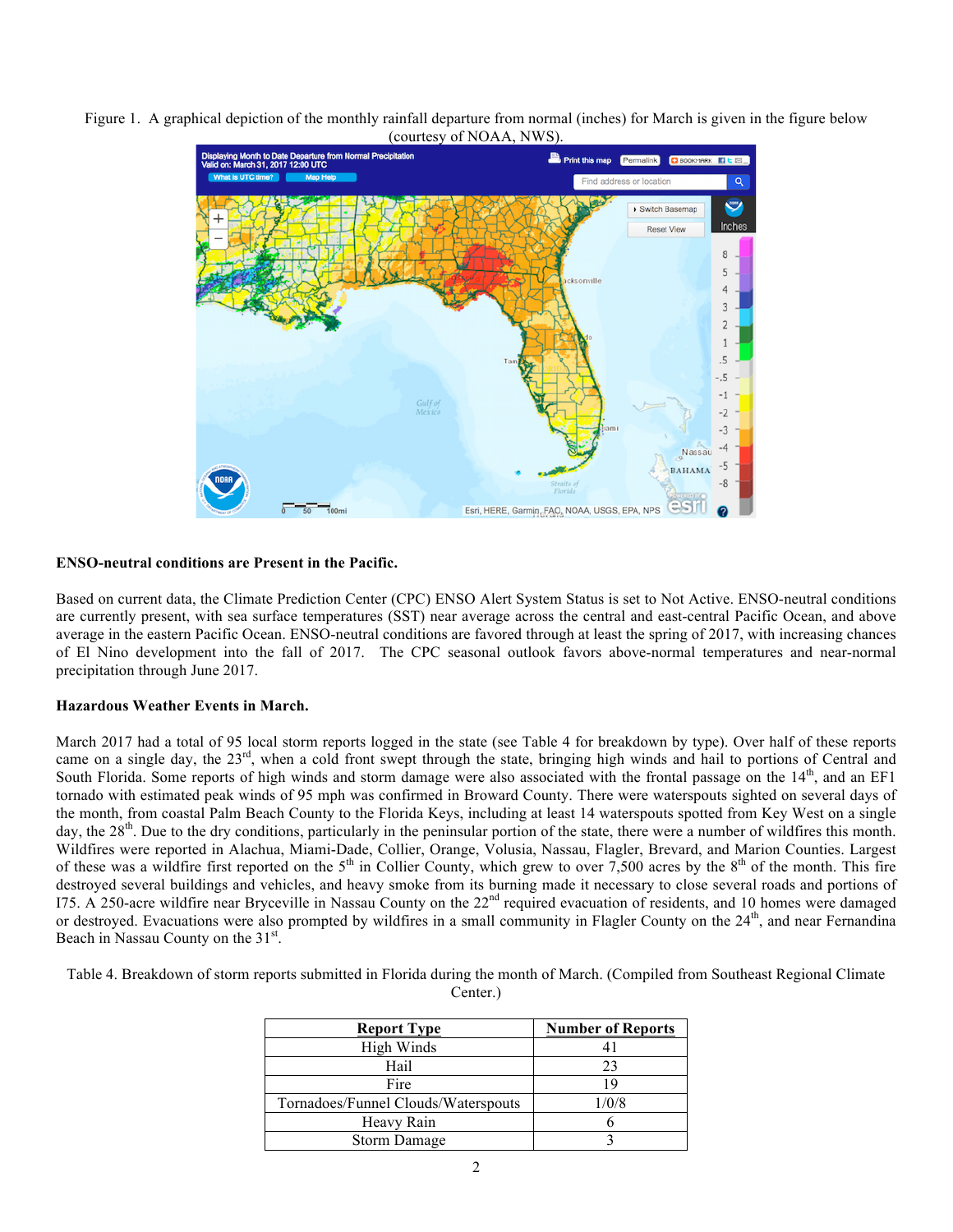### **Drought-Related Impacts.**

At the end of February and in early March, approximately 35% of the state was drought-free, nearly 40% was abnormally dry (D0), and 25% was experiencing moderate drought (D1) conditions, with most of peninsular Florida experiencing either D0 or D1 conditions. As the month progressed, the dry conditions extended to the north and west, and intensified. As of the latest drought monitor report, issued on March 28<sup>th</sup>, less than 9% of the state is drought-free, approximately 40% is abnormally dry (D0), another 40% is experiencing moderate drought (D1), and slightly over 11% is experiencing severe drought (D2). D1 or worse conditions are present over most of peninsular Florida, with D2 conditions currently affecting most of Desoto, Highlands, Okeechobee, Glades, Lee, and Hendry Counties, as well as parts of Sarasota, Collier, Levy and Alachua Counties. There are an estimated 11 million Florida residents in the drought-affected areas of the state. Due to the dry conditions, burn bans are currently in effect in Seminole, Osceola, Okeechobee, Glades, and Hendry Counties.

At the end of the month, Lake Okeechobee water levels were at approximately 12.56 ft., which is below average for this time of the year.



### **Agriculture-Related Impacts.**

At the beginning of March, topsoil moisture levels were mostly short (46%) to adequate (40%), although 10% of very short and 4% of surplus values were also reported. Soil moisture conditions worsened as the month progressed, ending at 17% very short, 47% short, 32% adequate, and 4% surplus. Worsening drought conditions have affected the entire citrus growing area, with large portions of it in moderate to severe drought, requiring heavy irrigation, despite the occasional light rain. Citrus trees are in full bloom or in areas where bloom this year was early, already forming small fruit. Potato and corn planting has been underway, with some temporary slowdown due to the mid-month below-freezing temperatures across the north and central portion of the state. The hard freezes caused significant damage to many fruit and vegetable crops in the affected regions and set back planting activities. Much of the watermelon plantings in these areas were lost and are being replanted. The sugarcane harvest has continued on schedule. Cattle are holding at fair to good condition, but pastures remain dry and continue to seasonally decline. Many farmers are using supplemental feeding to offset the mostly fair to poor pasture quality. Hay supplies are reported to be running low in Brevard County, and pastures in the county have also seen wildfires and lack of suitable water.